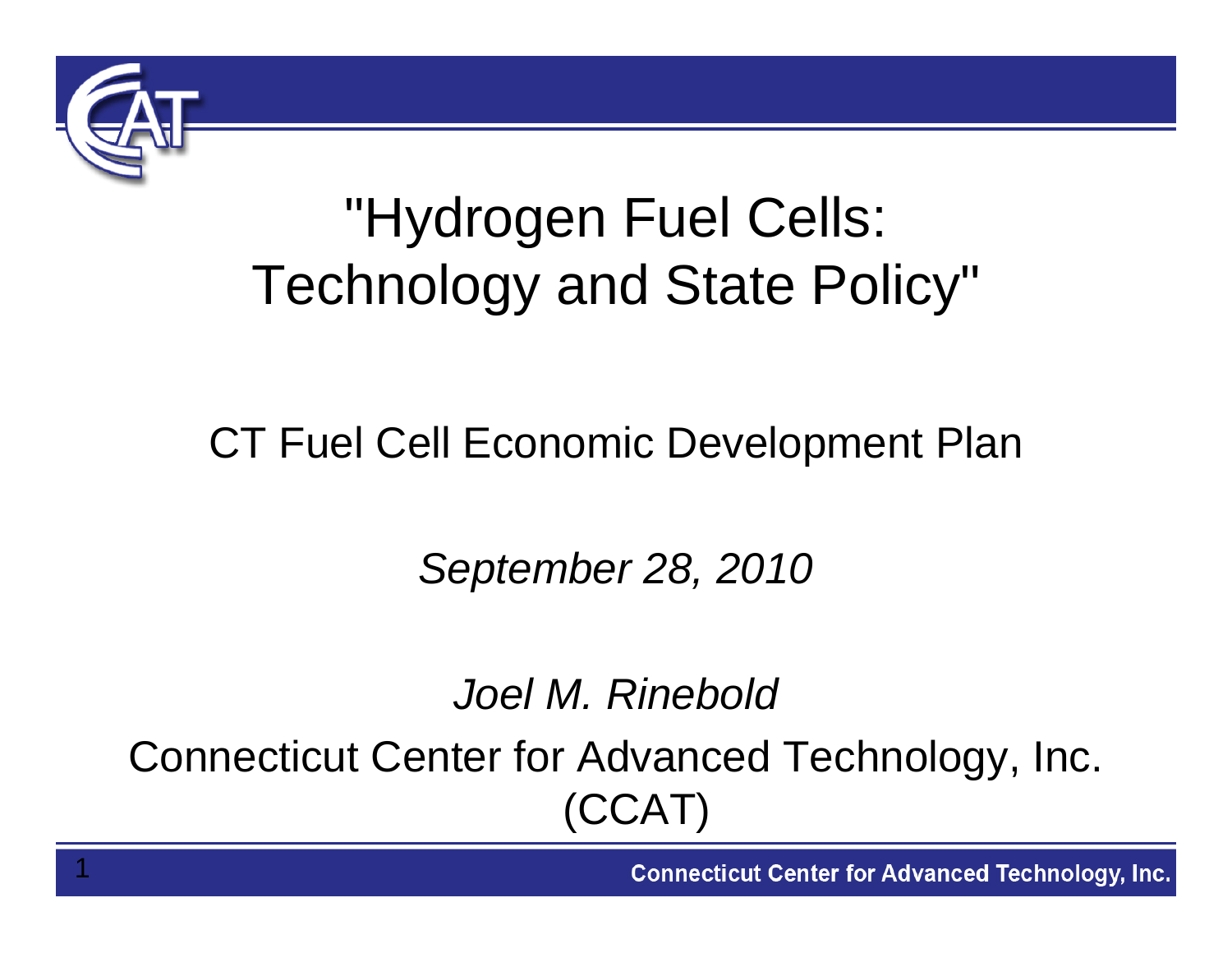

# Reasons for Market Growth

- World electric consumption is projected to more than double between 2003 and 2030
- Transportation demands for petroleum currently exceed domestic supply. Alternative fuels will be required for energy security
- Increased energy efficiency for transportation and electric generation will be required by all global consumers as traditional fuel prices increase, i.e. oil prices per barrel increases over \$100
- Reduced emissions of GHG and primary air pollutant mandates for mobile and stationary applications
- Summer peak electric demand will require new generation resources in addition to conservation measures
- New generation capacity to meet new demand and to replace retiring units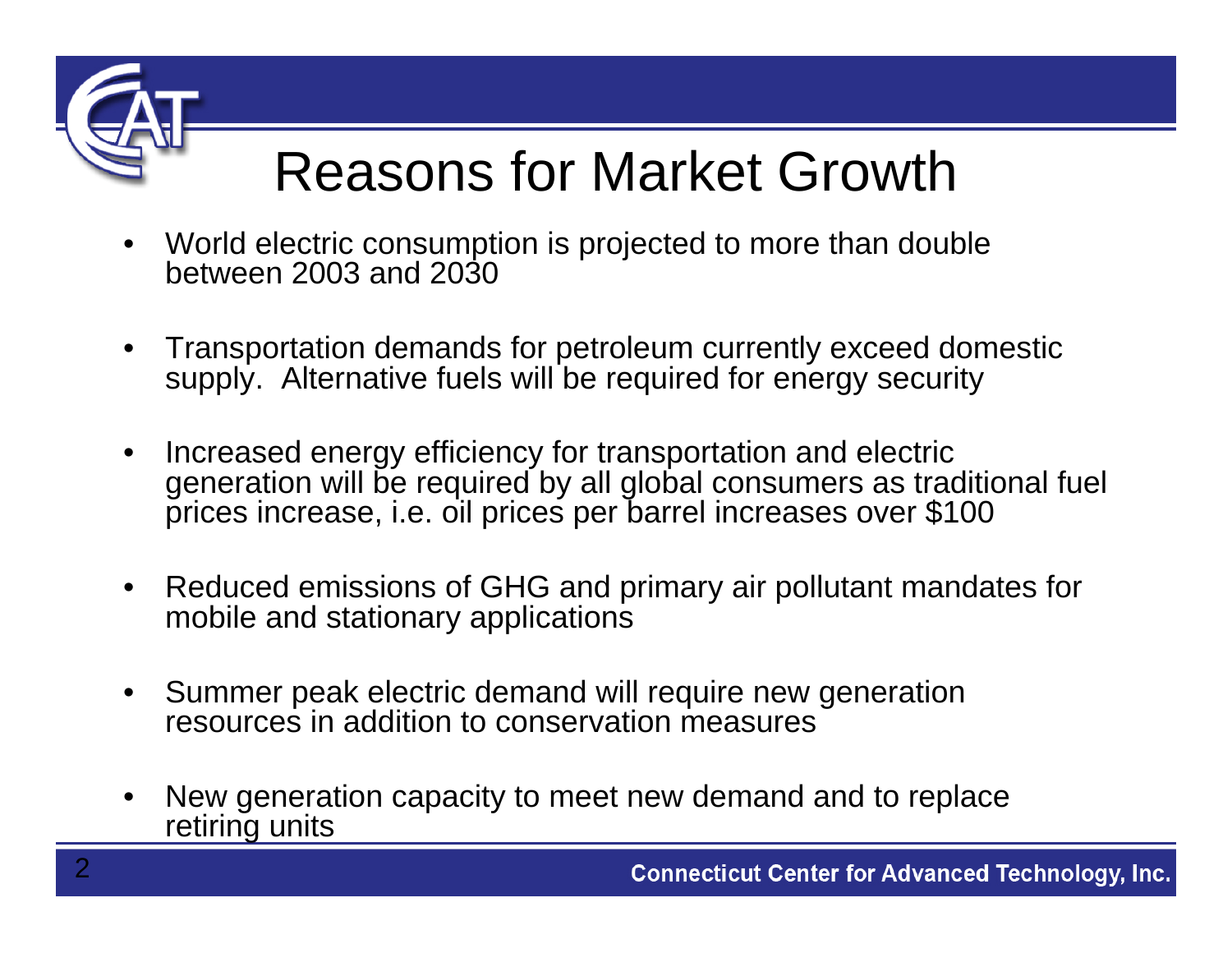#### Potential Mature Global Market



- A mature global market could generate between \$43 and \$139 billion annually
- If Connecticut captures a significant share of the distributed generation and transportation markets, revenues could be between \$14 and \$54 billion annually
- A mature market would require an  $Market Capture \rightarrow$  employment base of tens of thousands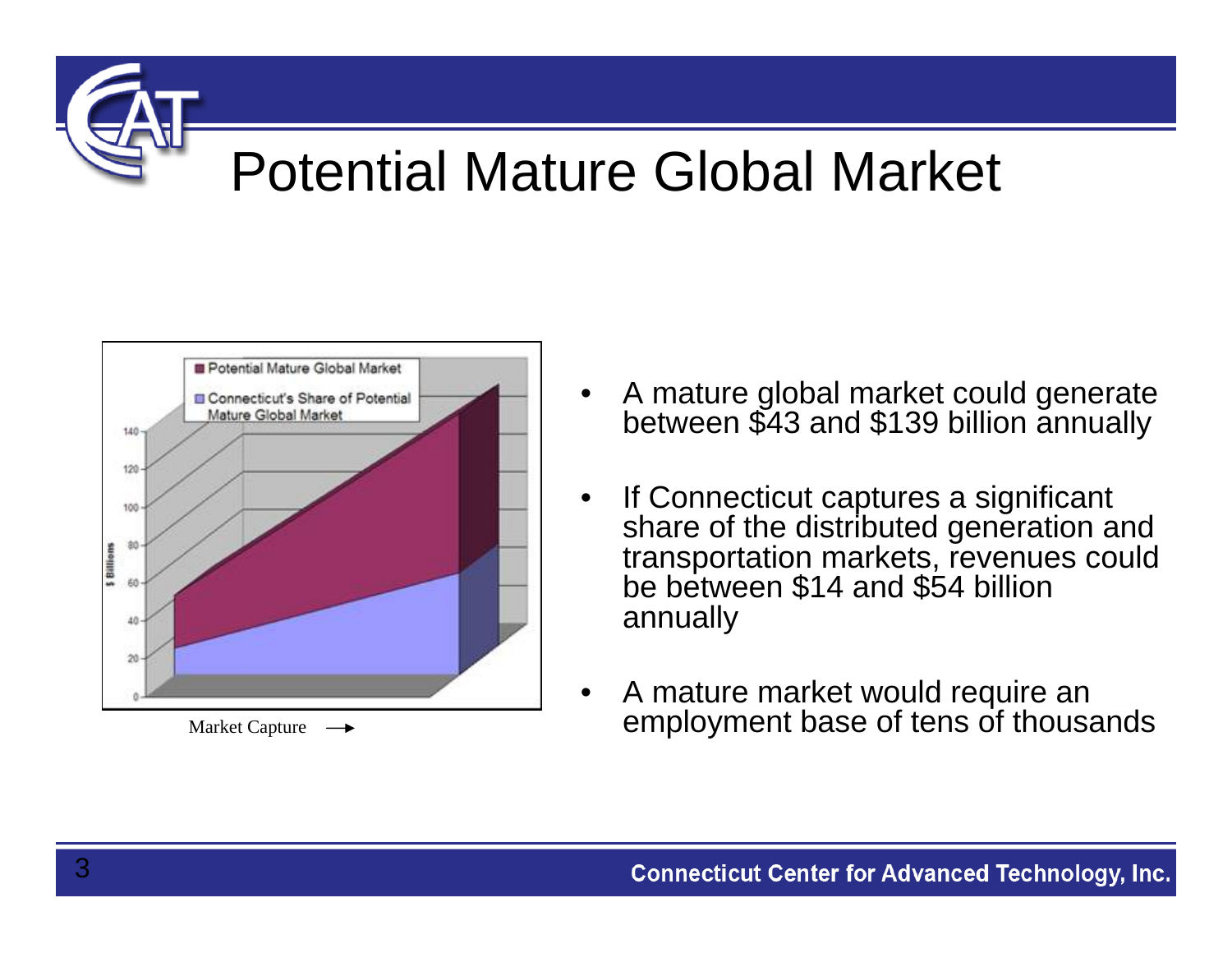

## Market Growth Barriers

- High costs
- Lack of understanding and recognition of fuel cell reliability and durability
- Unappreciated environmental values
- Lack of investment needed to undertake research and development
- Insufficient infrastructure
- Strong competition from rate-base supported conventional grid generation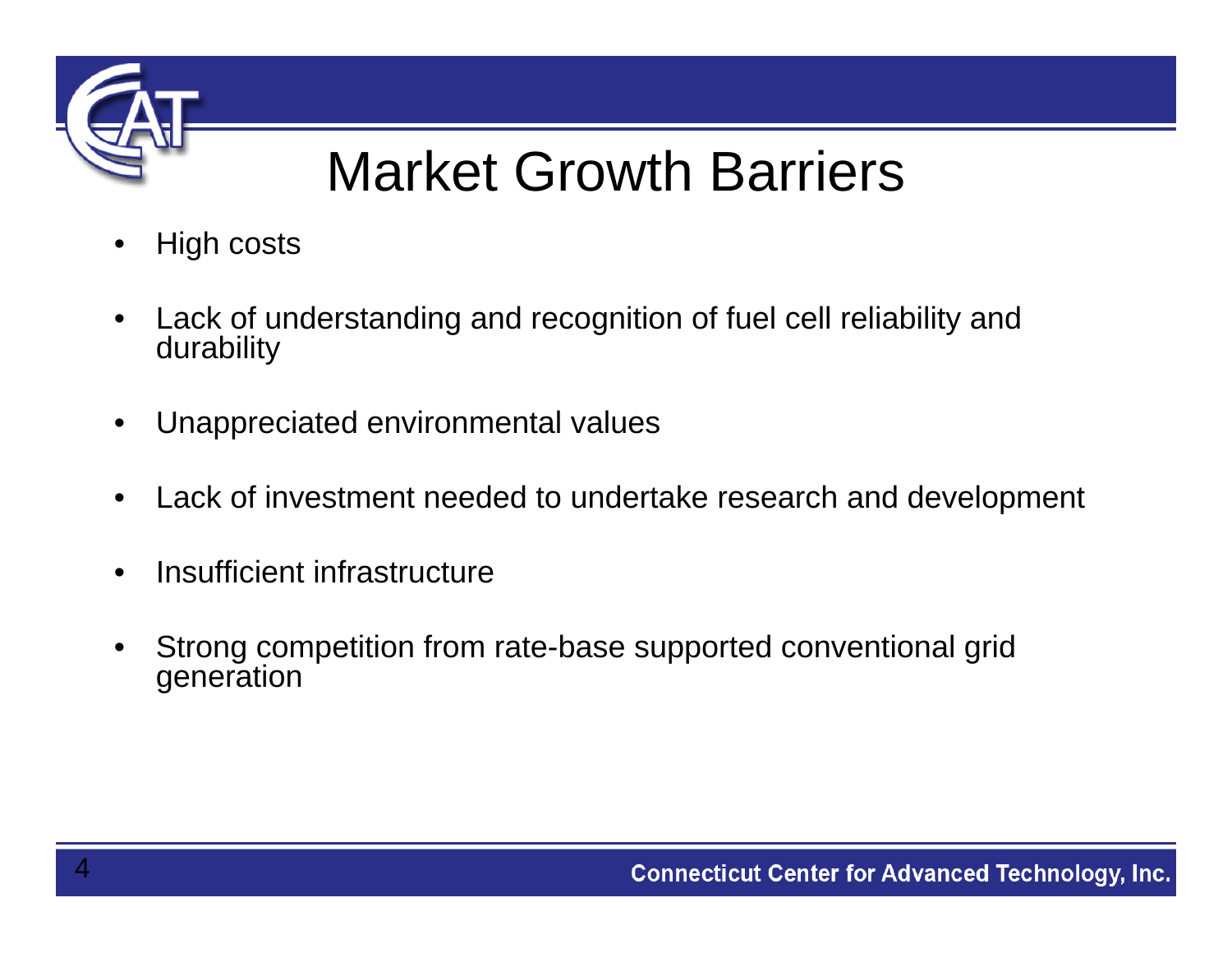

#### Economic Value

# Employment In 2010

- Approximately 1,300 jobs directly associated with research and development and the manufacture of
- Over 1,600 indirect jobs for a total of over 2,900 jobs statewide
- Total employment of Connecticut's hydrogen and fuel cell industry, including direct, indirect and induced jobs has grown 28 percent from 2006 to 2010, and is projected to grow by an estimated 12 percent each following year

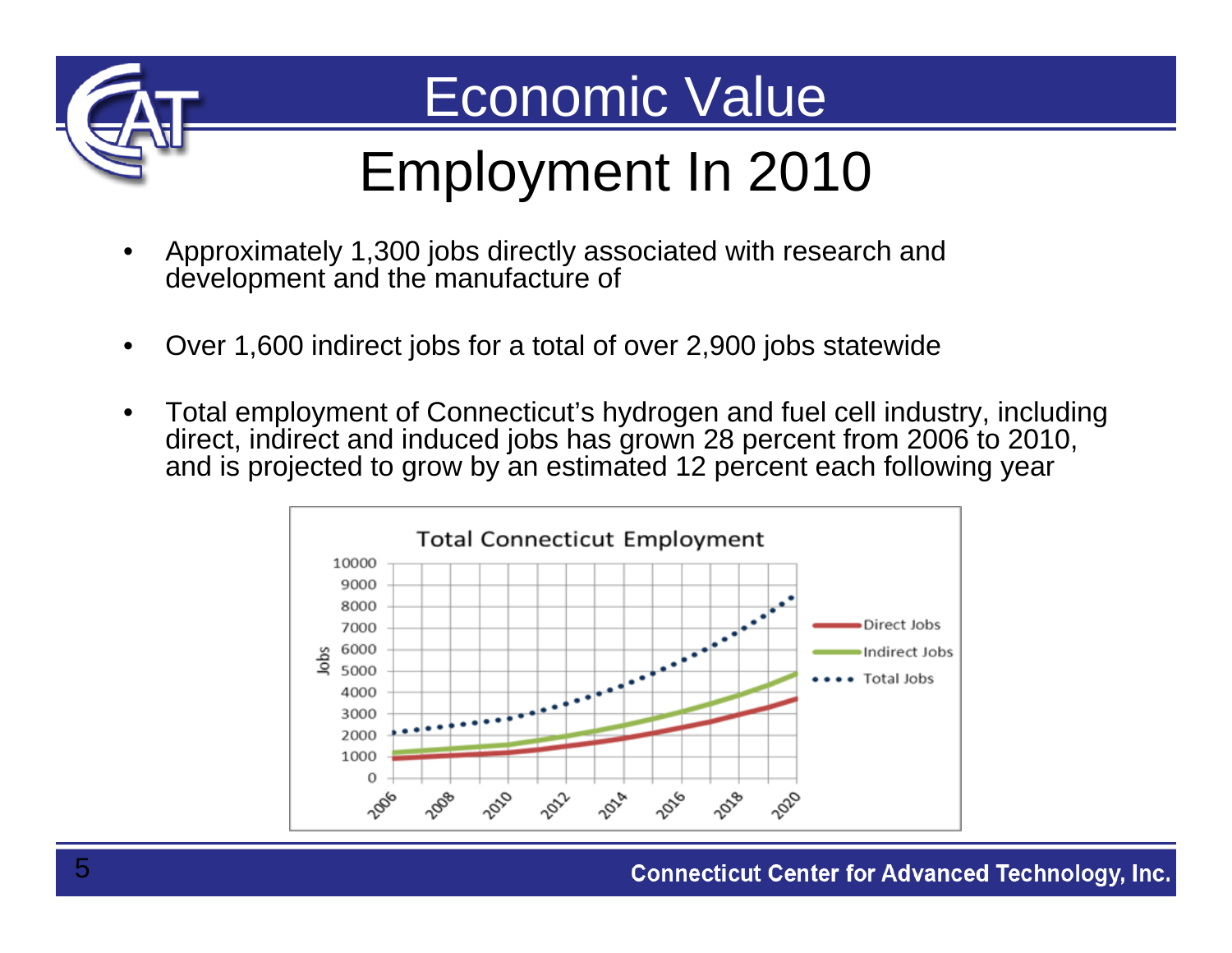

#### Economic Value

#### Fuel Cell Industry Revenue



#### Source: 2009 Study by Navigant Consulting, Inc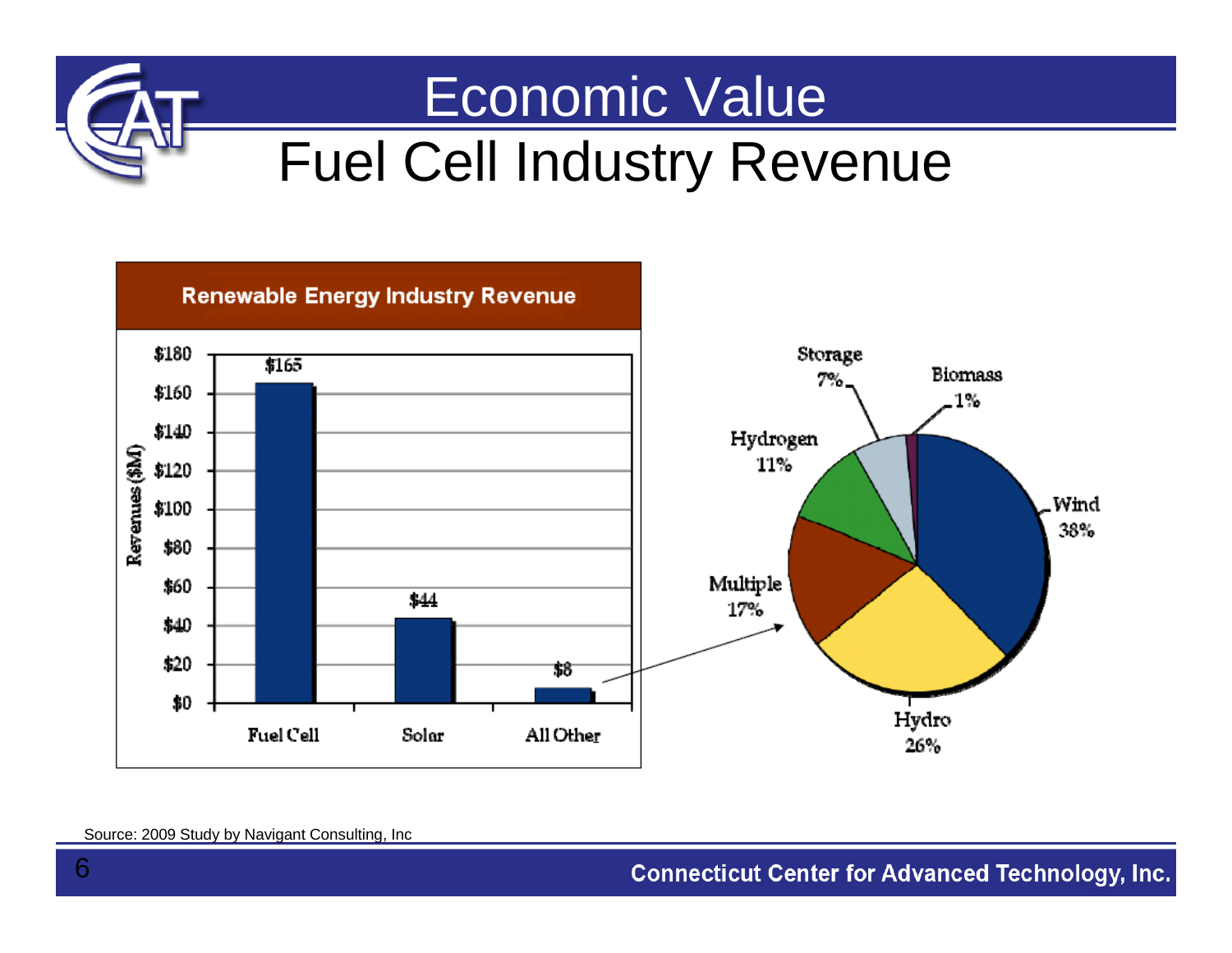

7

#### Economic Multipliers

| <b>Economic Multipliers</b> |                   |                          |                              |  |  |  |  |
|-----------------------------|-------------------|--------------------------|------------------------------|--|--|--|--|
|                             | <b>Employment</b> | <b>Industry Revenues</b> | <b>Employee Compensation</b> |  |  |  |  |
| <b>Multiplier</b>           | 2.31              | 1.84                     | 1.72                         |  |  |  |  |

- For each job the hydrogen and fuel cell industry directly supports, an additional 1.31 jobs are indirectly supported elsewhere in **Connecticut**
- For every \$1.00 of revenue generated by industry, and additional 84 cents of revenue is received by the state of Connecticut
- For every \$1.00 paid to industry employees, an additional 72 cents is paid by other employers in the supply chain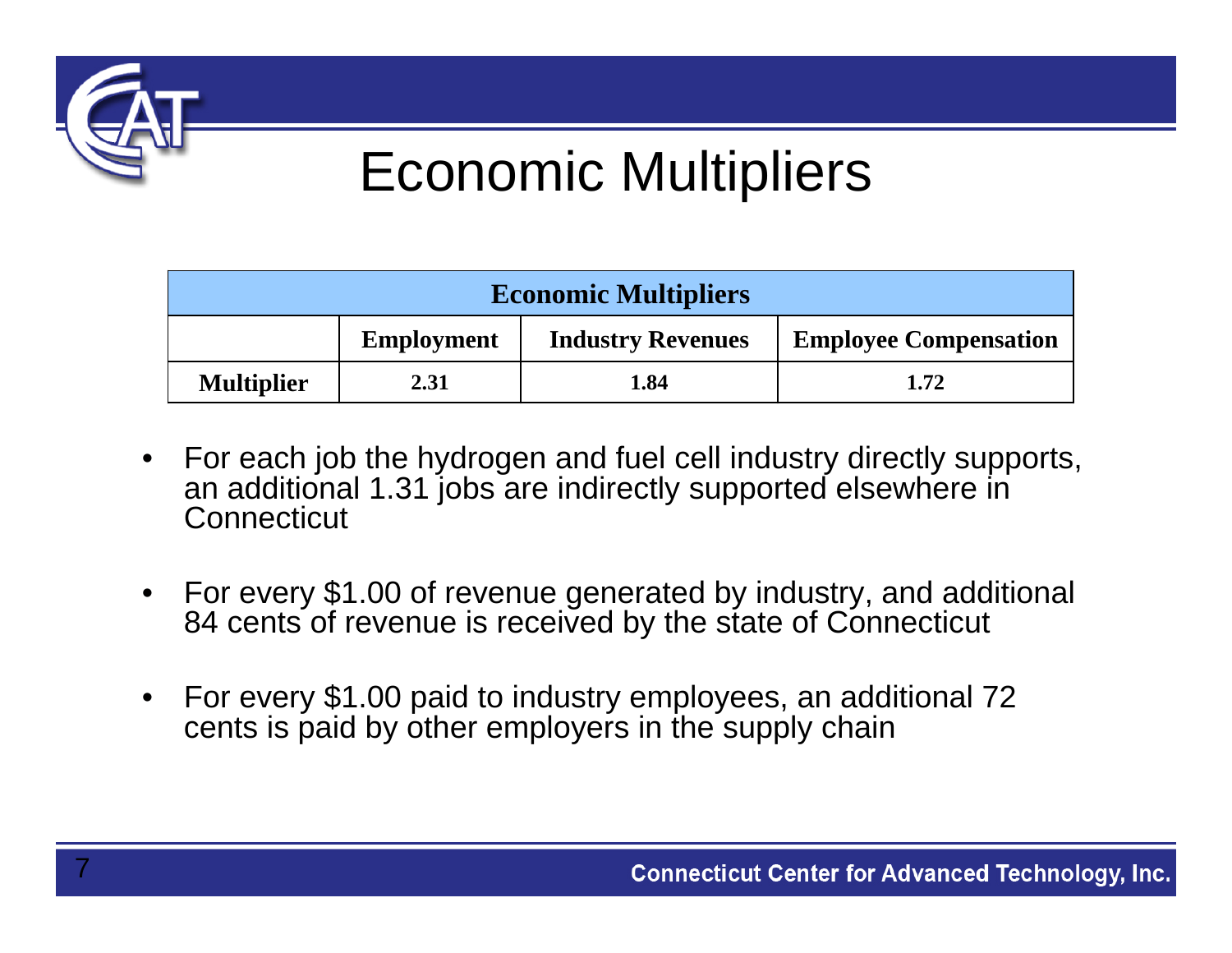## State Roadmap Recommendations

- Long-term and predictable tax advantage incentives
- Predictable grant and matching resources for deployment and R&D
- Long-term support for vehicles and H2 refueling
- Increase awareness and knowledge
- Dedicate a percentage of RPS for fuel cell
- State mandates for agency deployment
- **Utility Ownership**
- Customer choice for state-made technology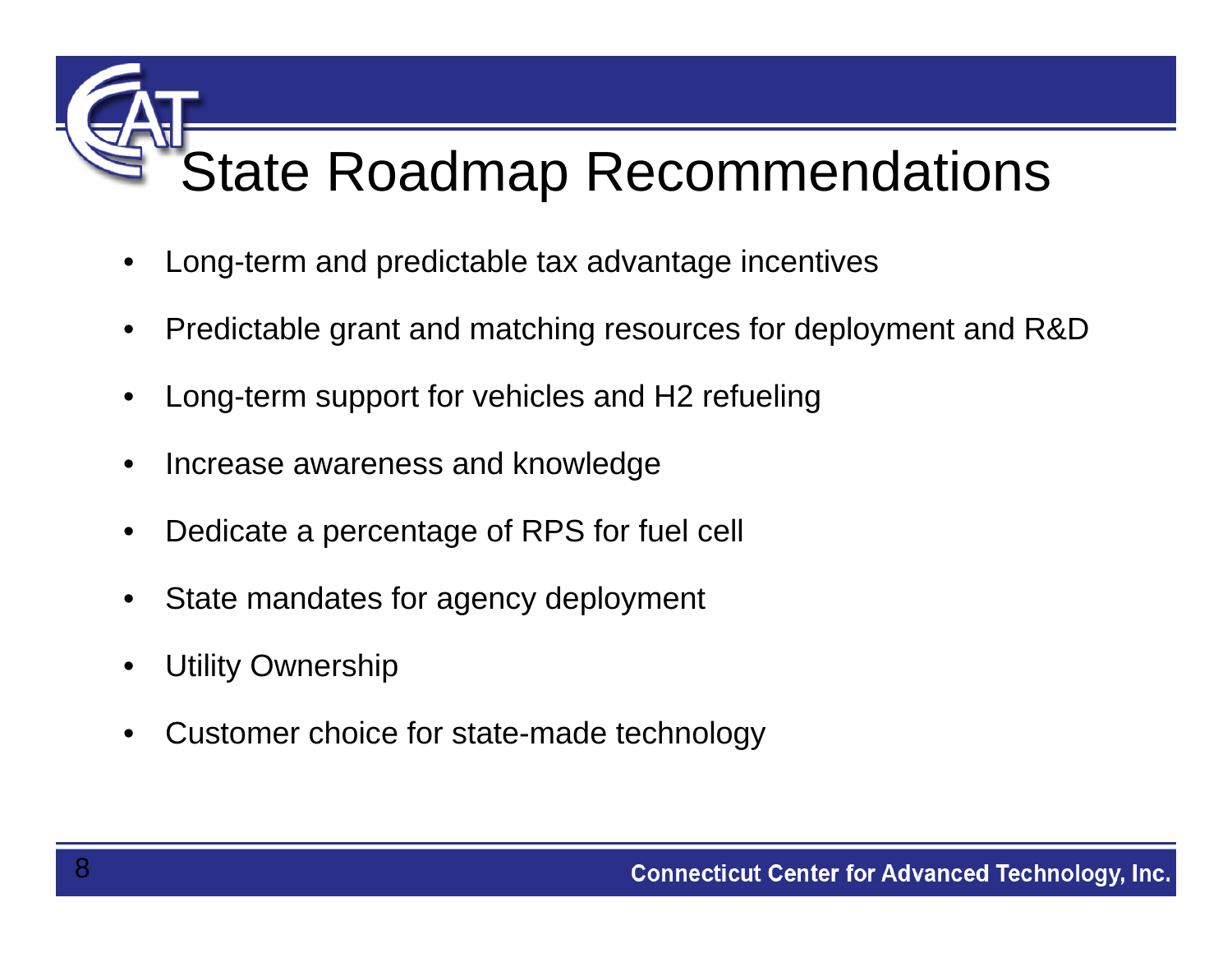## Existing State Policy - Renewables

- Fuel cell generation defined as a Class I Renewable Energy
- CHP / heat recovery defined as a Class III Renewable Energy
- Establish Renewable Portfolio Standard (RPS) for Class I and Class III
- RECs awarded for renewable energy projects including fuel cells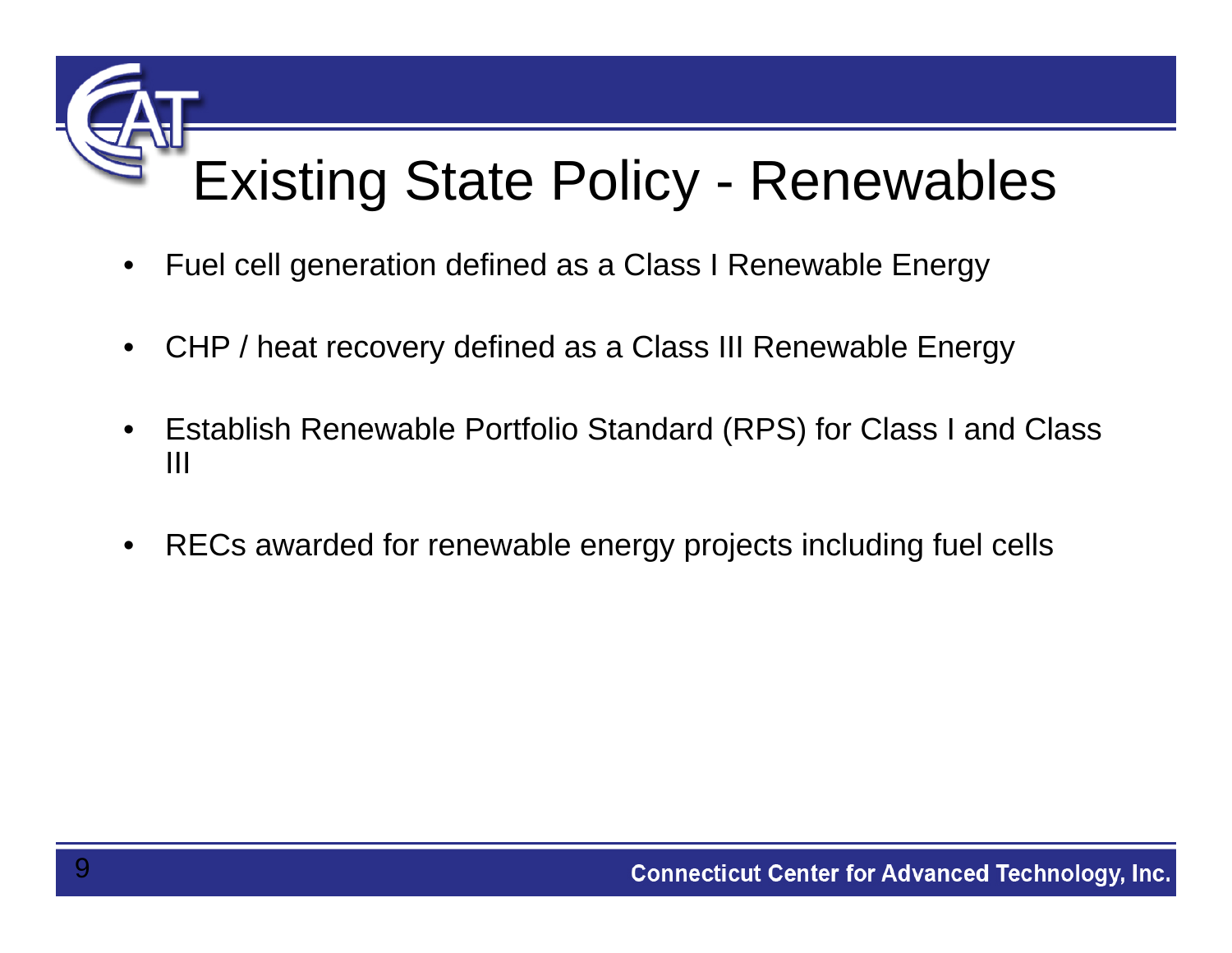

- Establish a systems benefit charge to fund renewable energy development
- Allow for net metering
- Allow aggregation and net metering of multi-meter buildings
- Establish requirements for renewable energy development
- Waive stand-by rates for fuel cell interconnected buildings
- Waive charges for natural gas delivery
- Low Interest Loans for Customer Side DG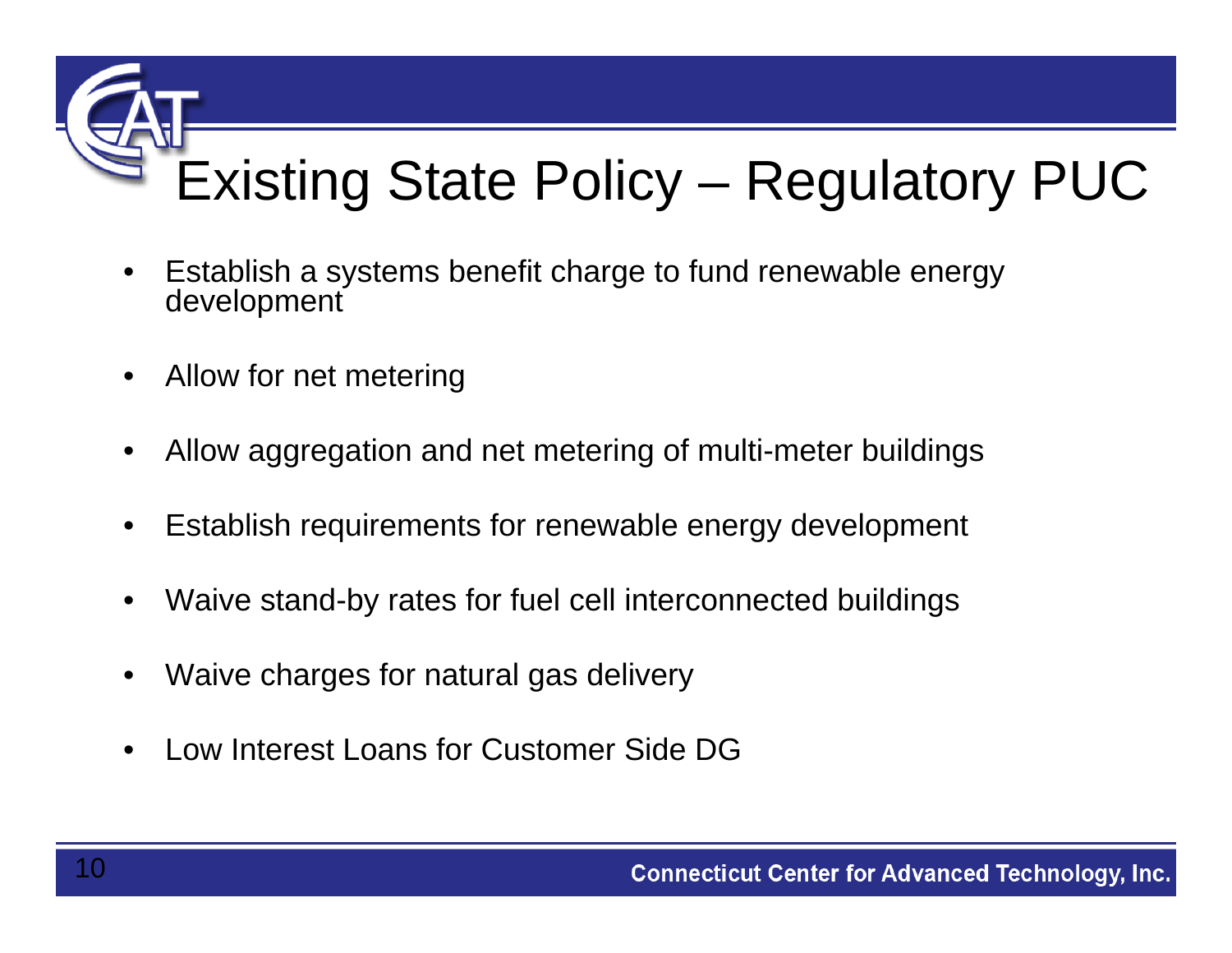

With consistent investment to increase fuel cell production, domestic industries will be able to reduce unit costs and potentially capture a larger share of the global market

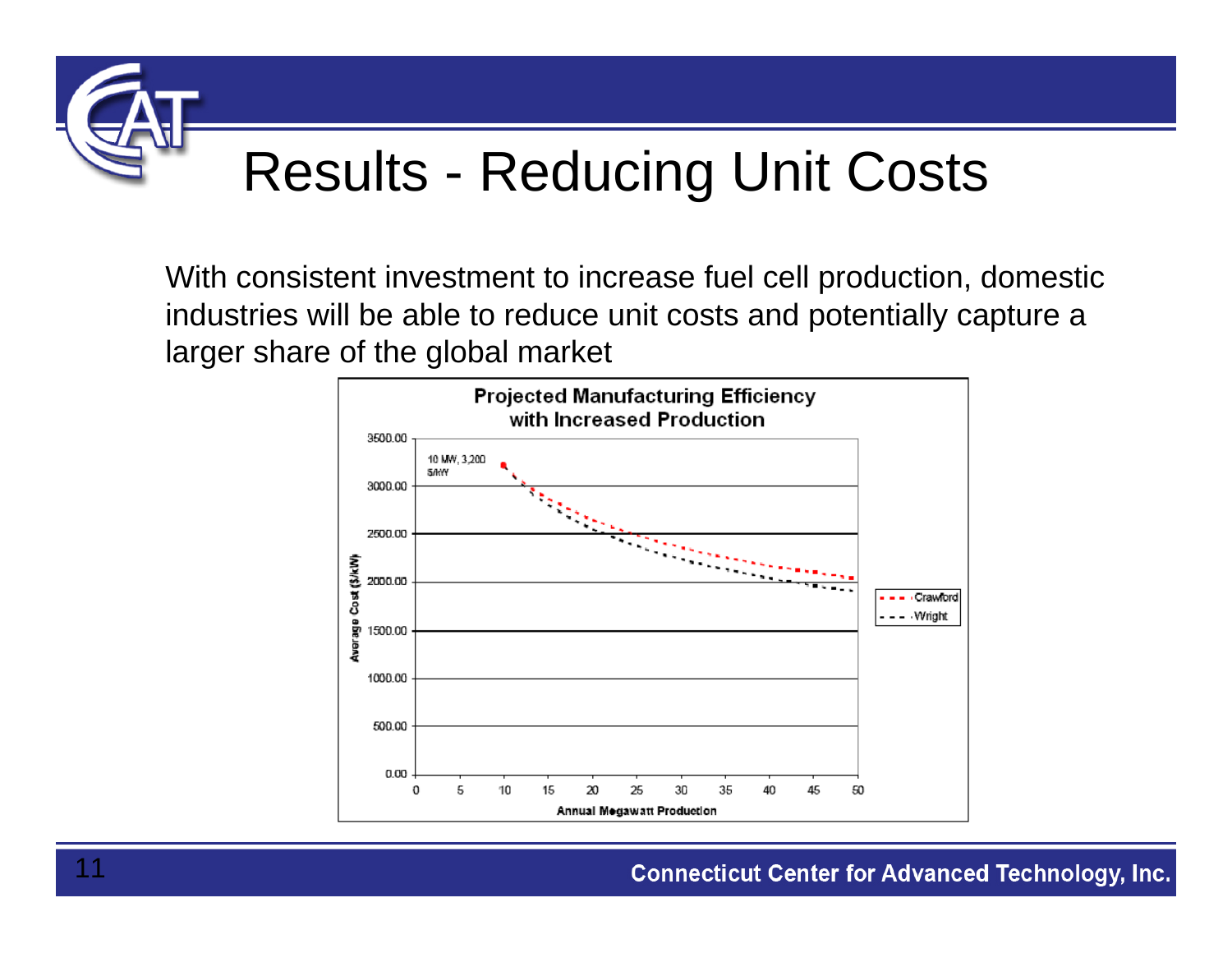## Results – Effective Deployment

Targeted deployment of hydrogen and fuel cell technology could effectively meet electric power, thermal and transportation needs, reduce emissions, increase energy efficiency, and reduce costs

Examples of targets include state public buildings, prisons, universities, hospitals, transit fleets, delivery fleets, major highway fueling stations, etc.

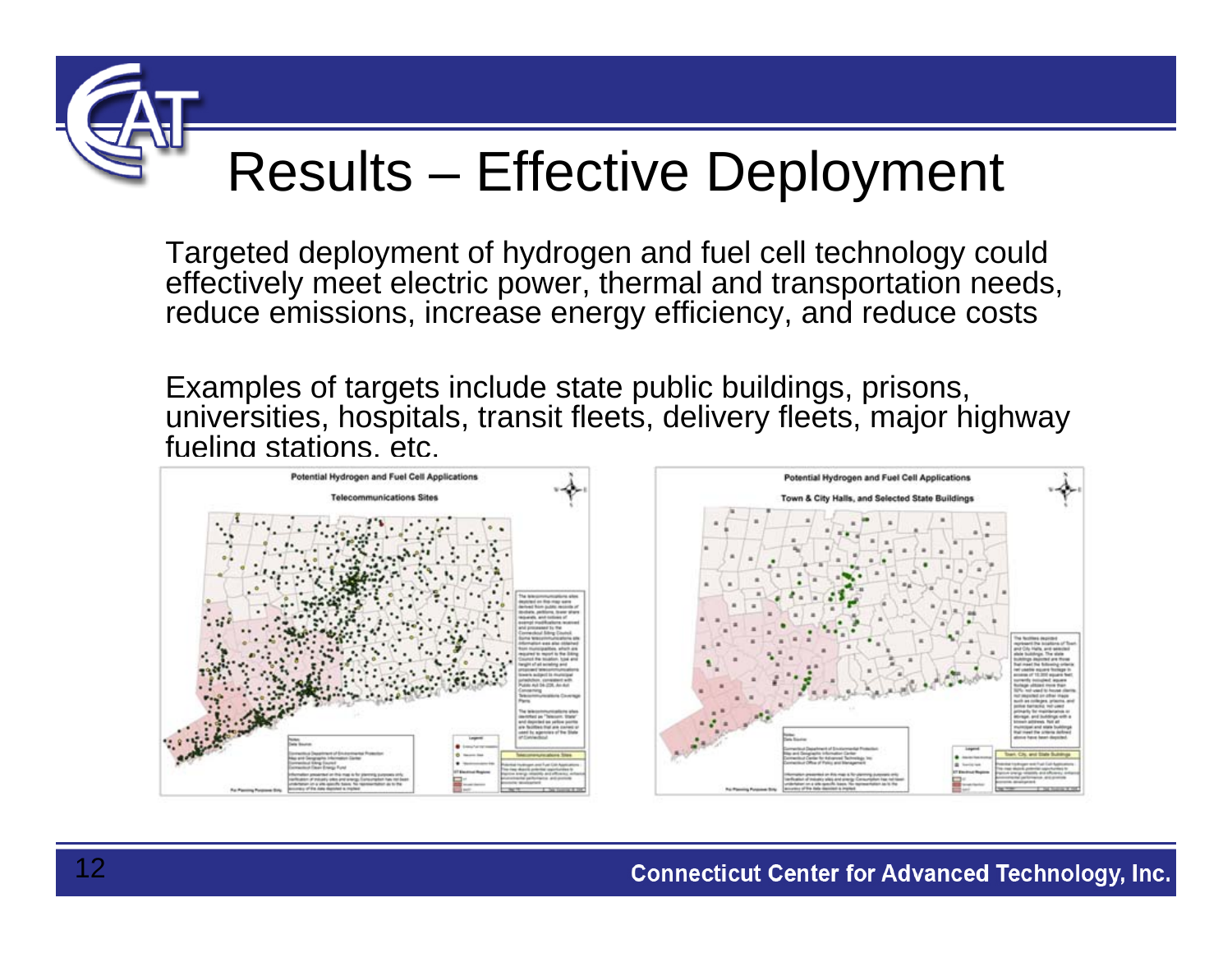# Results - Emissions Reduction and Energy Savings

Fuel cell generation facilities can substantially reduce emissions, greenhouse gases, and energy use

| Potential Average Annual Emissions Reduction and Energy Savings Associated with the<br><b>Displacement of 40 MW of Conventional Fossil Fuel Generation</b> |              |                       |                         |  |  |  |  |  |
|------------------------------------------------------------------------------------------------------------------------------------------------------------|--------------|-----------------------|-------------------------|--|--|--|--|--|
| Air Emissions                                                                                                                                              |              | <b>Energy Savings</b> |                         |  |  |  |  |  |
| $NO_{\rm v}$                                                                                                                                               | 224 tons     | <b>Btu</b>            | $1.4 - 1.6$ Trillion    |  |  |  |  |  |
| SO <sub>2</sub>                                                                                                                                            | 187 tons     | No. 2 Oil Equivalent  | 10 - 12 Million Gallons |  |  |  |  |  |
|                                                                                                                                                            | 144,365 tons |                       |                         |  |  |  |  |  |

Fuel cells would increase transportation efficiency by up to three times

| <b>Average Expected Energy Use (mpge)</b> |                         |                       |                                        |                       |                                      |  |  |  |  |
|-------------------------------------------|-------------------------|-----------------------|----------------------------------------|-----------------------|--------------------------------------|--|--|--|--|
| Passenger Car                             |                         | Light Truck           |                                        | <b>Transit Bus</b>    |                                      |  |  |  |  |
| Hydrogen Fuel<br>Cell                     | Gasoline<br>Powered Car | Hydrogen Fuel<br>Cell | <b>Gasoline Powered</b><br>Light Truck | Hydrogen Fuel<br>Cell | Diesel Powered<br><b>Transit Bus</b> |  |  |  |  |
| 81.2                                      | 29.3                    | 49.2                  | 21.5                                   | 12.4                  | 3.9                                  |  |  |  |  |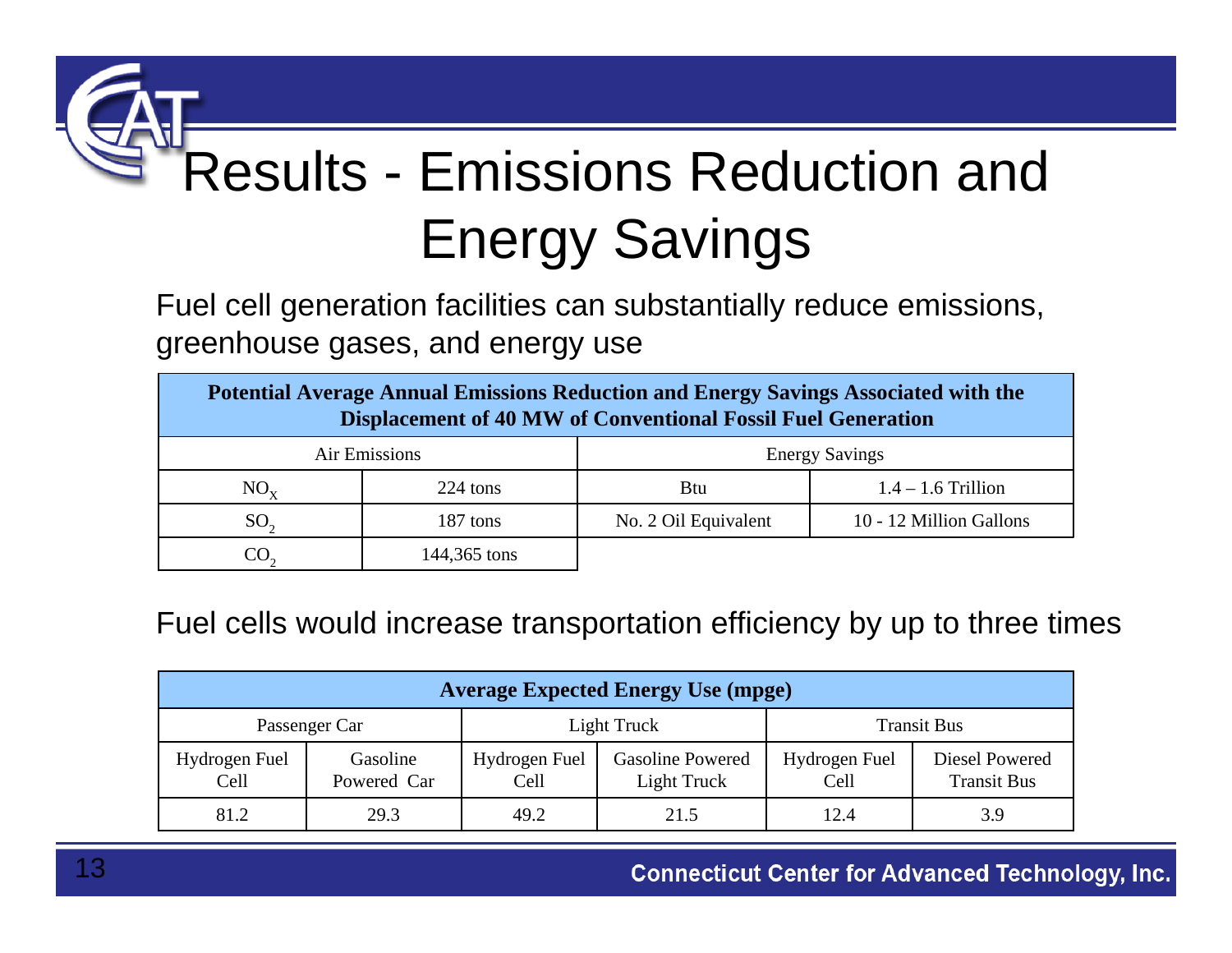

**Projected Capacity from Year to Year Based on the Renewable Portfolio Standards Percent Increase as Mandated by the State of Connecticut from Renewable Energy from Class I<sup>1</sup>**



1. Energy Grow th Estimates are based on the compound Grow th Rate of .98% as provided by The Connecticut Siting Council. 2. Based on 100% load factor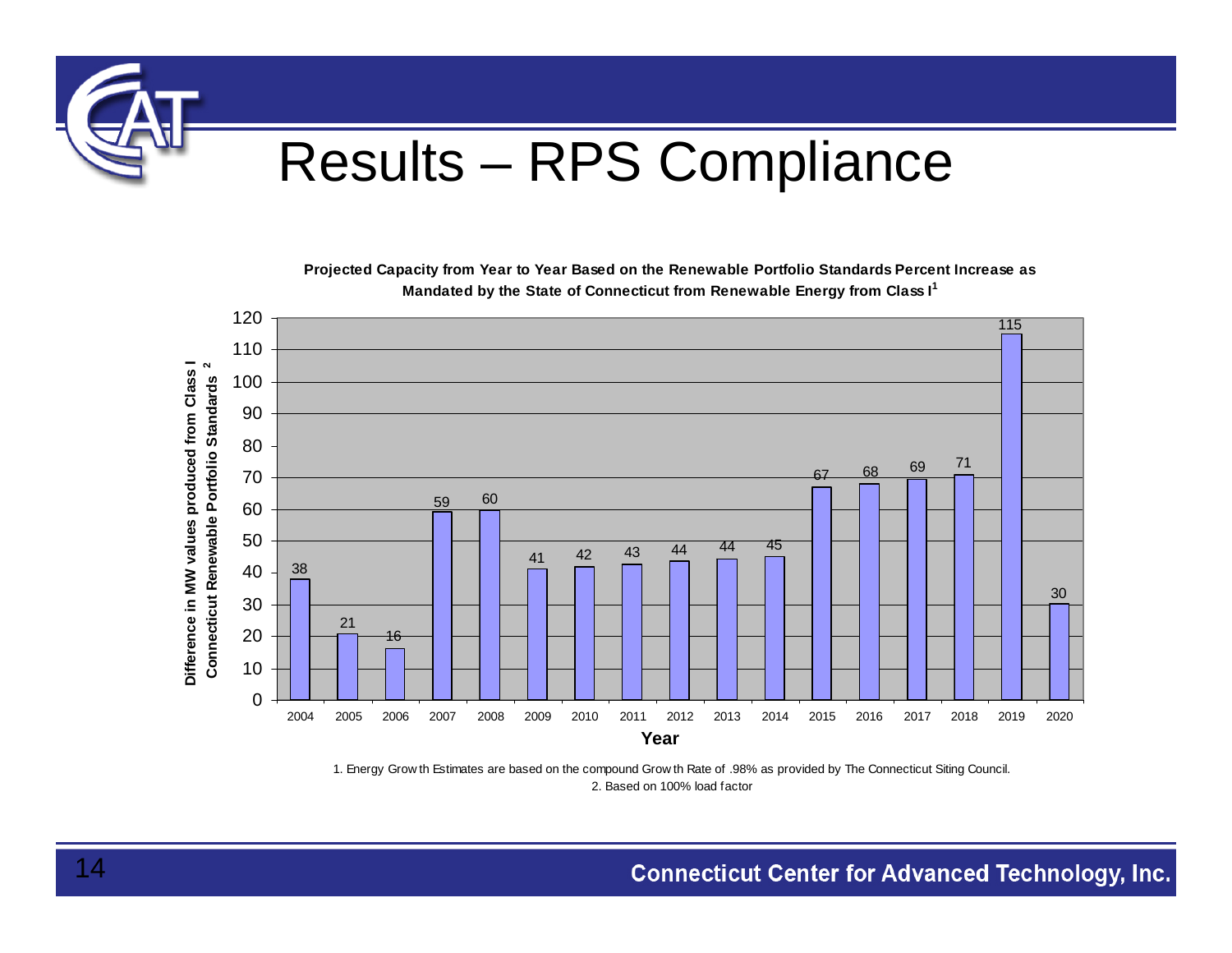

#### Results – Cost Effectiveness

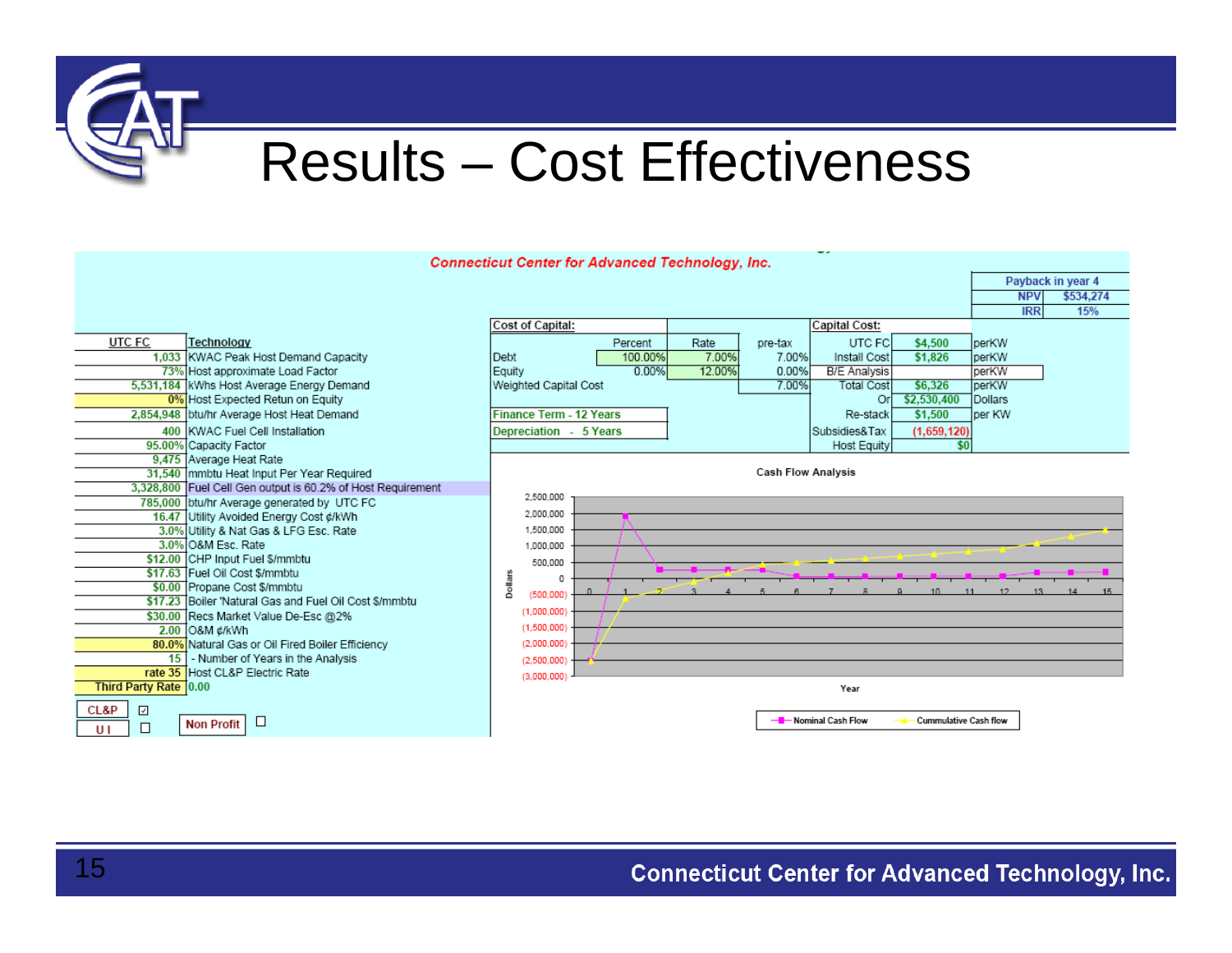## Results – Diverse Supply Chain

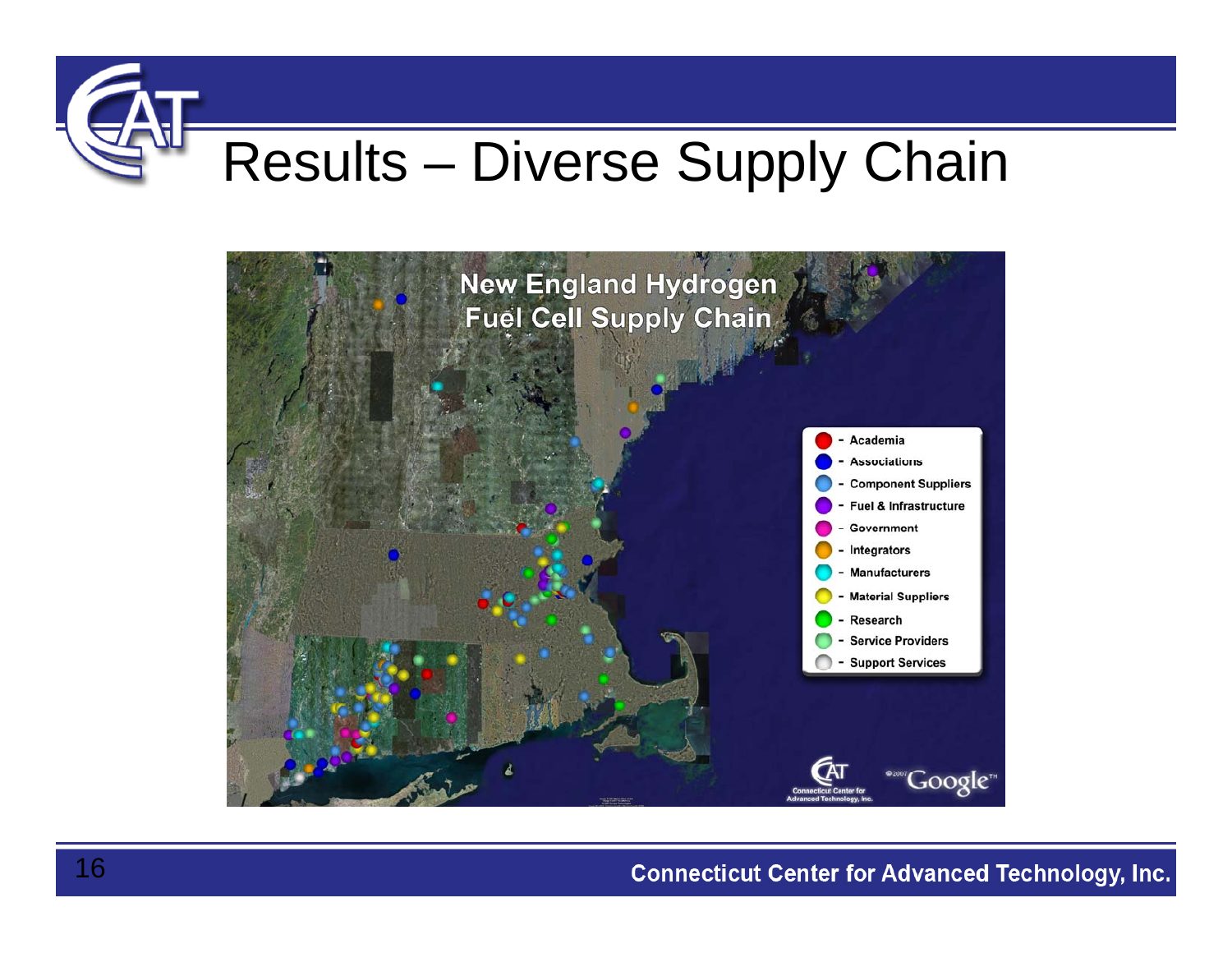

#### Summary

- There are favorable market conditions for the expansion of the hydrogen and fuel cell industry in the U.S.
- Public investment is appropriate and justified up to \$4 for every<br>\$1 of investment
- Investment in hydrogen and fuel cell technology would provide a favorable return
- There are favorable sites for deployment of hydrogen and fuel cell technology to meet the world's pressing energy needs, improve environmental performance, increase economic development, and create new jobs